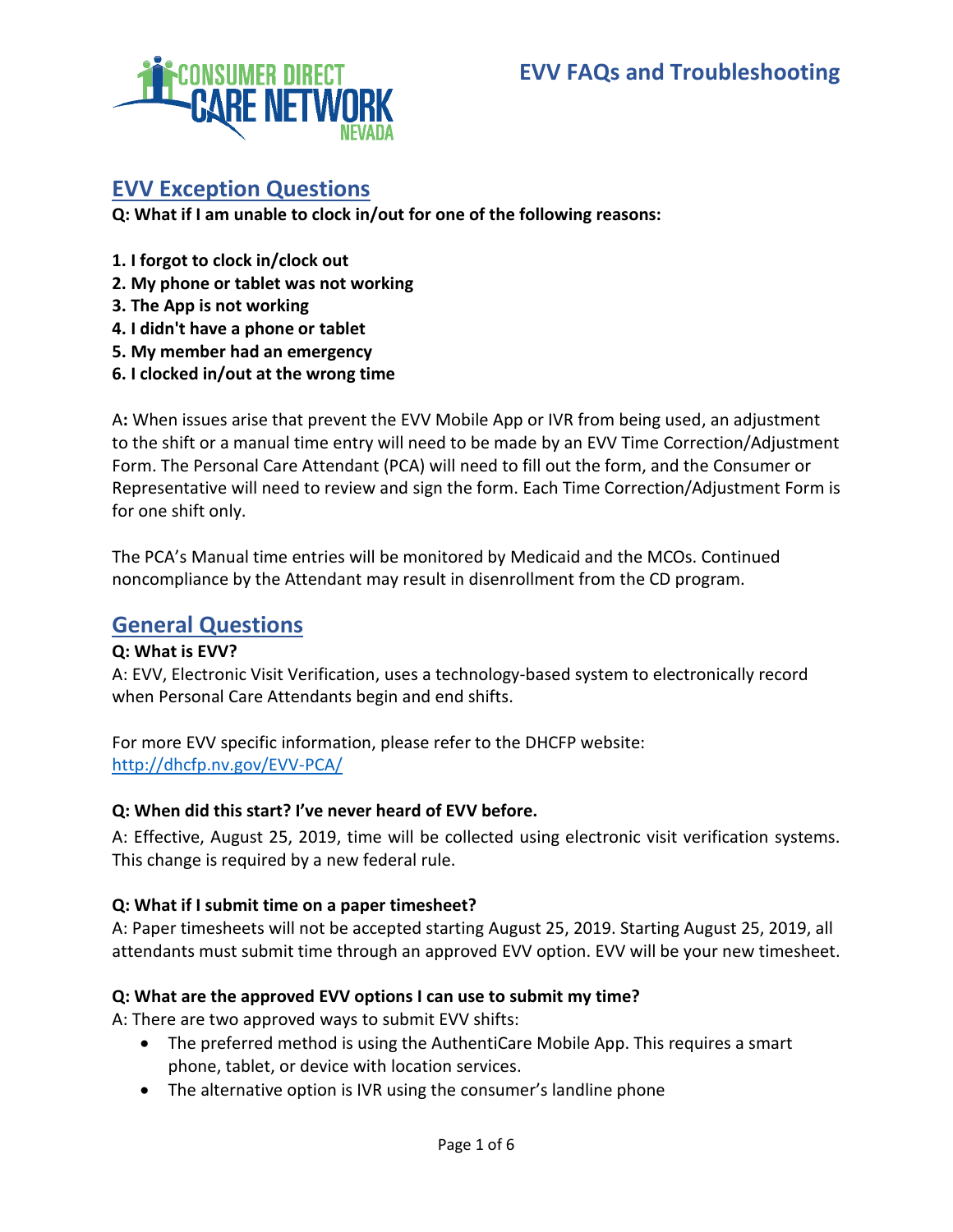# **EVV FAQs and Troubleshooting**



## **Q: What does IVR mean?**

A: Interactive Voice Response. This is the alternative landline phone option.

## **Q: I don't have internet or a smart phone, how do I submit time?**

A: Time can be submitted with IVR using the consumer's landline.

## **Q: Where can I get more information**?

A: Training materials and video tutorials are available on the CDCN [website.](https://consumerdirectnv.com/evv-training-materials/)

# **Q: Will I get paid faster using the mobile app?**

A: Using the mobile app or IVR does not change your pay schedule. It does however, reduce common errors found on paper timesheets that can delay your pay, so you are more likely to be paid on time.

### **Q: How much data is used by the mobile app?**

A: Less than 100 MBs per month. The app does not need to run continuously and pull data while you work.

### **Q: How much does it cost to download the mobile app?**

A: The mobile app is free to download.

### **Q: How many minutes are used by IVR?**

A: About 2 minutes per call-in.

# **Registration Questions**

### **Q: How do I download and register for the mobile app?**

A: Please see the step-by-step mobile app Registration Guide on the [CDCN website.](https://www.consumerdirectva.com/training-materials/) After the app has been downloaded, you will need to put in the set up code "NEVADAPRD" and provide your Device ID to Consumer Direct Care Network. You will then be provided a username and temporary password to login to the app.

### **Q: How does IVR work?**

A: The IVR Instructions are on the [CDCN website.](https://www.consumerdirectva.com/training-materials/)

# **Q: Who needs to download and register on the mobile app?**

A: Attendants need to download the app and register.

### **Q: How long do I have to wait to start using the mobile app after I have downloaded it and registered?**

A: The mobile app can be used immediately after giving Consumer Direct your Device ID and receiving your username and password.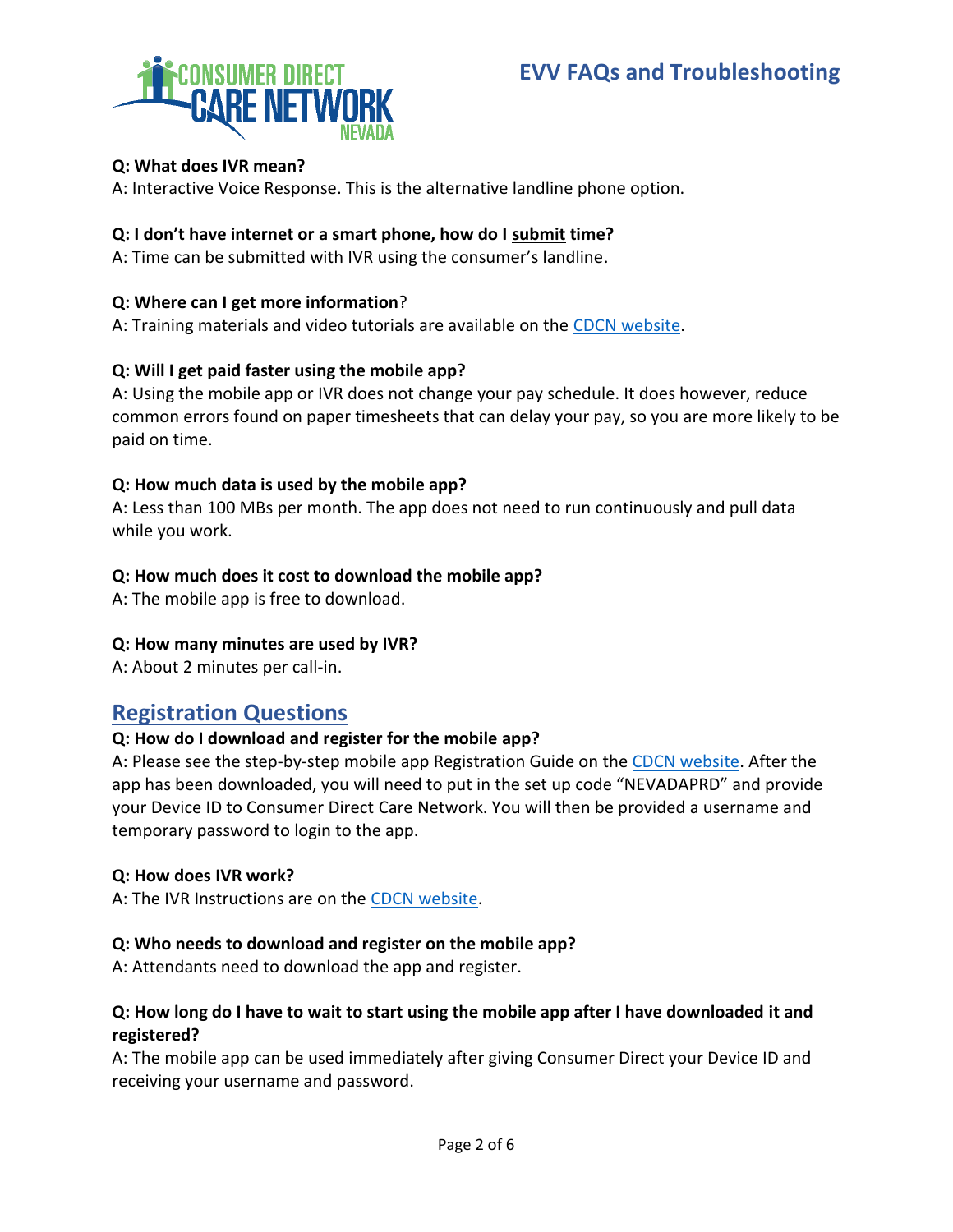# **Logging and Approving Time Questions**

Instructions on how to use the mobile app or IVR to submit time can be found on the [CDCN](https://www.consumerdirectva.com/training-materials/)  [website.](https://www.consumerdirectva.com/training-materials/)

# **Q: Does the Client/Representative still have to approve time if the attendant is using the mobile app?**

A: Yes, the client or representative must review and approve every shift submitted on the mobile app or IVR. On the mobile app, the client gives an attestation by signing with their finger. On IVR, the client will give a verbal confirmation. The client attestation is required by Nevada Medicaid in order to process the shift.

# **Q: Do I really have to enter my time at the start and stop of each shift?**

A: Yes. To be compliant with the  $21<sup>st</sup>$  century CURES act EVV requirements, time worked must be logged in real time. Time must be entered by the attendant at the beginning of each shift and logged out at the end of each shift.

# **Q: How often does time need to be approved?**

A: The client or representative must approve the shift by completing the client attestation upon check out of every single shift.

# **Q: I work more than one service type in a single shift. How do I enter multiple service types?**

A: Each service type must be logged separately in real time as it is worked. The attendant will need to stop their current shift and start a new shift each time the service type changes. An attendant may have several shifts logged for each day if they change services throughout their shift.

# **Q: My phone battery died in the middle of my shift, what do I do?**

A: The attendant must fill out an EVV Time Correction and Adjustment Form for the shift, since the correct clock-out time was missed.

# **Q: Can a shift be started by a new attendant if another attendant didn't end their shift?**

A: Yes, time can be started by the new attendant on the mobile app or IVR. The first attendant that did not end their shift will need to make an adjustment to their time by completing an EVV Time Correction and Adjustment Form.

# **Q: Can I use IVR to start my shift and end with the mobile app?**

A: No, you must start and end a shift with IVR. The same is true for the mobile app. If you start your shift with the mobile app you must end your shift with the mobile app. You can use the mobile app to start and stop one shift and then use the IVR to start and stop different shift.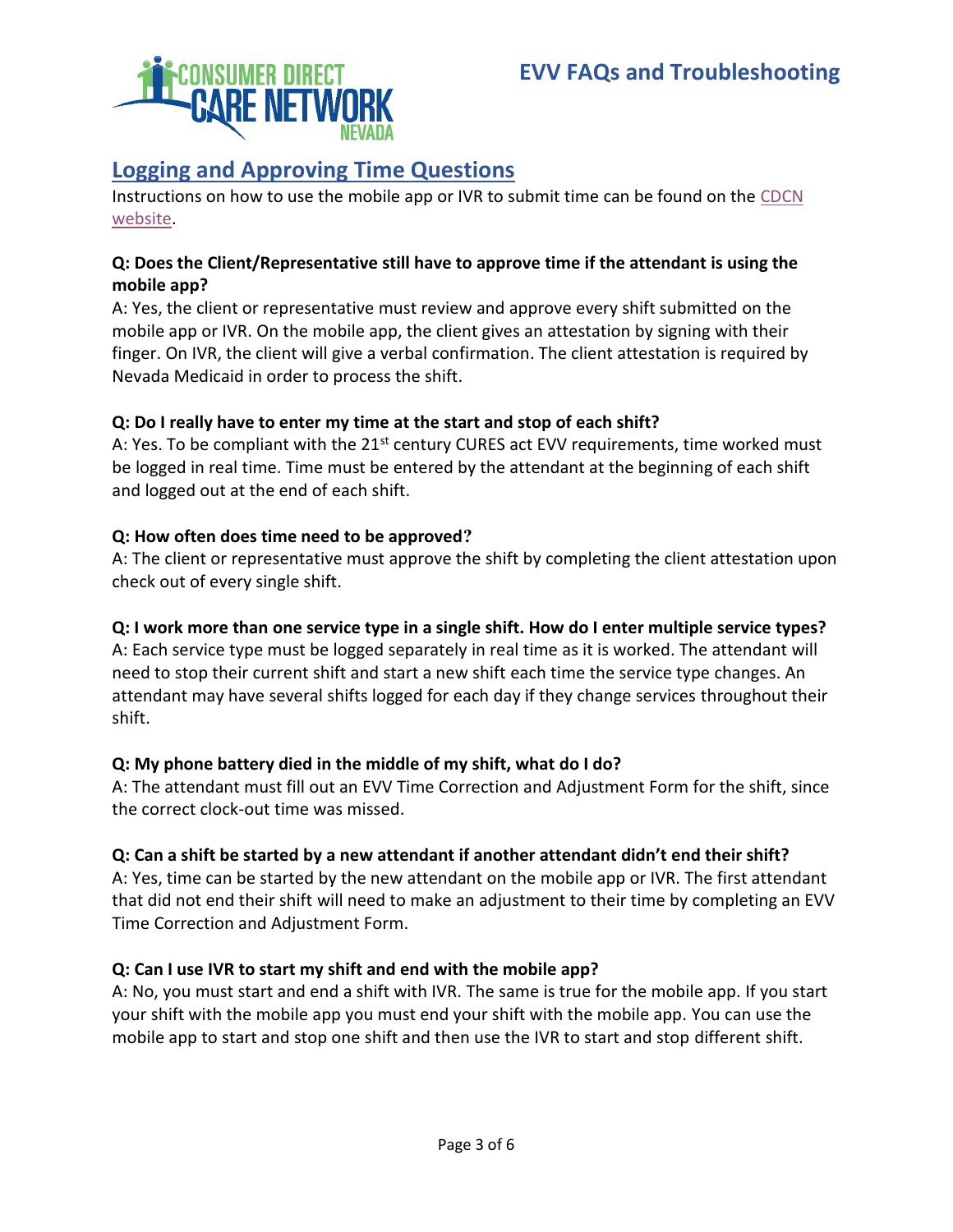

# **Device Questions**

# **Q: Can the Attendant use the mobile app on the consumer or EOR's phone?**

A: No, the mobile app needs to be used on the Personal Care Attendant's phone.

# **Q: My registered device was lost/stolen/broken, how do I submit time?**

A: Time can be submitted using the IVR option. Once you get a new smart phone or tablet, you will need to download the AuthentiCare app and contact CDCN to give us your new Device ID.

# **Q: Is one smart phone enough?**

A: One smart device is required per attendant.

# **Q: What if the EOR has a visual impairment and cannot see the device?**

A: IVR is an alternate option that uses the consumer's landline phone.

# **Q: What should I do if I get a new phone?**

A: Please call the CDCN Customer Number (1-877-786-4999) for assistance. CDCN will need to get your new Device ID.

# **Q: I received an error message on my phone, what does it mean?**

A: Please call CDCN for assistance.

# **Q: What if I'm providing services outside of cell range?**

A: The PCA has to log into the app before they get to the client's home. You cannot log into the app without service. This does not mean you are to check into the client before getting to their location. Once they are at the clients home the app will advise there is no connection and allow them to check in. When they get to an area with a data connection or Wi-Fi they just need to refresh the app and it will submit the check in and out to us.

# **GPS/Location Services Questions**

# **Q: Do I have to turn on my location to use the mobile app?**

A: Yes, your location settings must be turned on, and set to 'High Accuracy'. Your Automatic Time Zone phone setting also must be turned on.

# **Q: I'm concerned about privacy. Why do you need my location?**

A: Your privacy is very important to us. Geo location is required as part of the  $21<sup>st</sup>$  century CURES Act which requires the use of location services. The mobile app only captures your location at two times: when you start a shift and when you end a shift. The mobile app does not track your location in the middle of a shift. CDCN will not share GPS information identifying the attendant or the consumer unless legally required.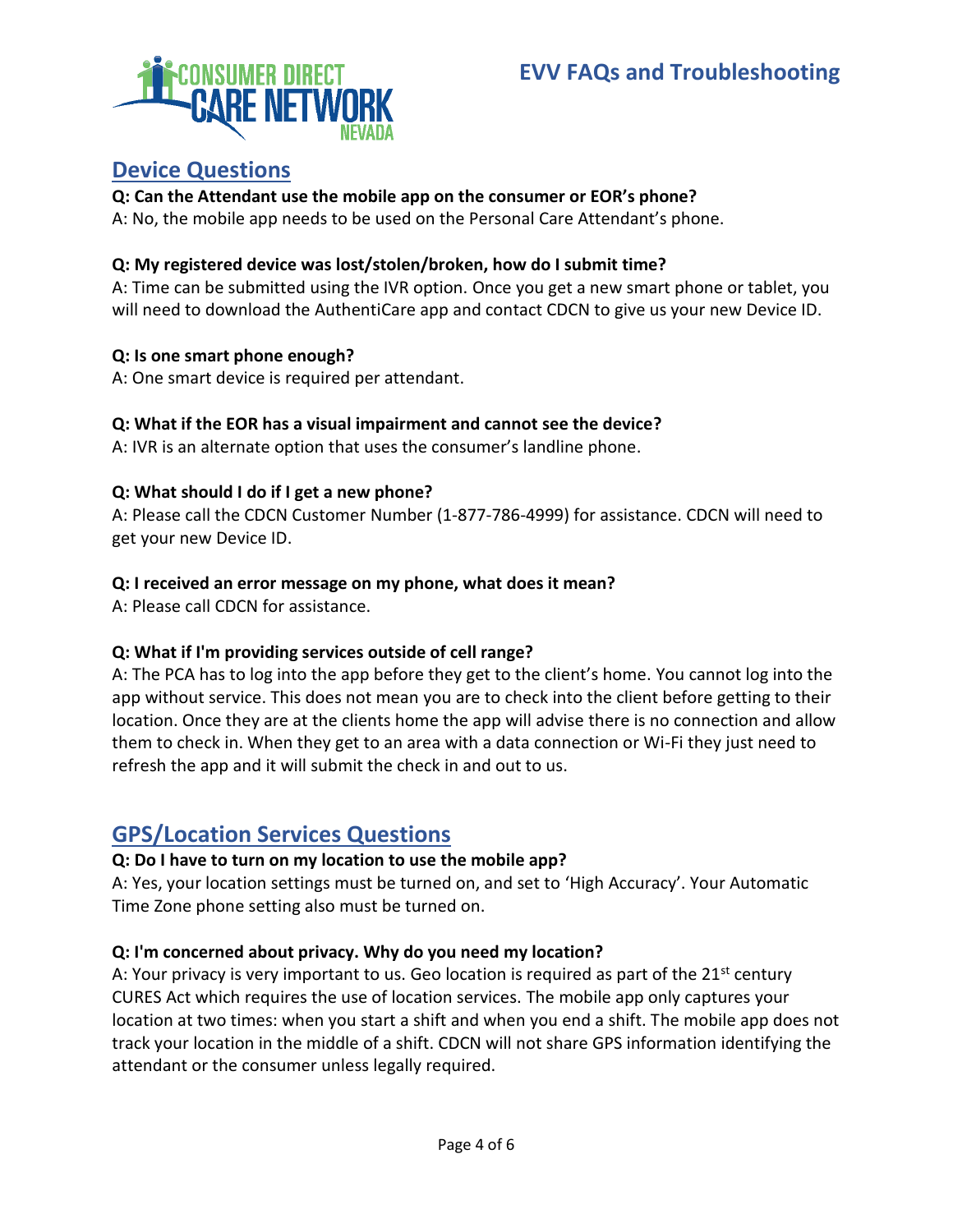

# **Troubleshooting Questions**

#### **Q: What do I do when I get a message in the AuthentiCare app indicating that the GPS is disabled?**

- a. You will need to go into your phone's settings (not the app's settings,) and find your location settings option. Use the search bar at the top of the settings menu to search for "Location." Once the location setting has been found, turn your location on.
- b. If you have issues finding your location setting, you can try the following steps based off your phone brand:
	- i. iPhone: In Settings, Location Services are under the 'Privacy' option.
	- ii. Android: Androids may have the option to swipe down from the main menu to turn on the Location. If this option isn't available, use the instructions below:
		- 1. Samsung: In the Settings, go to the 'Biometrics and Security,' and find the Location option under the 'Privacy' section.
		- 2. Motorola: In the Settings, go to "Security and Location", and turn location on under the Privacy section
		- 3. LG: In the Settings, go to "Personal," and select "Location." Turn on the location.
- c. NOTE: If you are still having issues when the location is turned on, please ensure that your 'Location Mode' is set to 'High Accuracy.' (Network Only and Battery Savings options will not allow AuthentiCare to work properly.)

# **Q: What do I do when I get a message in the AuthentiCare app stating "Error: Set device time to Automatic"?**

a. You will need to go into your phone's settings (not the app's settings,) and find your "Date and Time" option. Use the search bar at the top of the settings menu to search for "Date and Time." Once the location setting has been found, turn your 'Automatic Time Zone' to on.

#### **Q: What do I do if I get a message stating that the Worker ID/Password is invalid?**

- a. First confirm that you are using the correct Worker ID and Password. You may try resetting your password by following the "Forgot Password" prompts on the app.
- b. If you are still unable to log in, you will need to call the office to double check that your 6 digit Worker ID is correct.
- c. Once the you verify that the Worker ID is correct, and it's still not letting you log in, you will need to verify that the Device ID on file with Consumer Direct is also accurate. You may need to copy and paste the Device ID and email it to Consumer Direct, to ensure that all characters are included.
- d. If all options above are still not working, try going to "Settings" in the AuthentiCare app, and go to "Reset and Change Setup Code." Enter the setup code as NEVADAPRD, and try logging in again.
- e. If all else fails, please call AuthentiCare's Help Line at: 800-411-4667 option 8